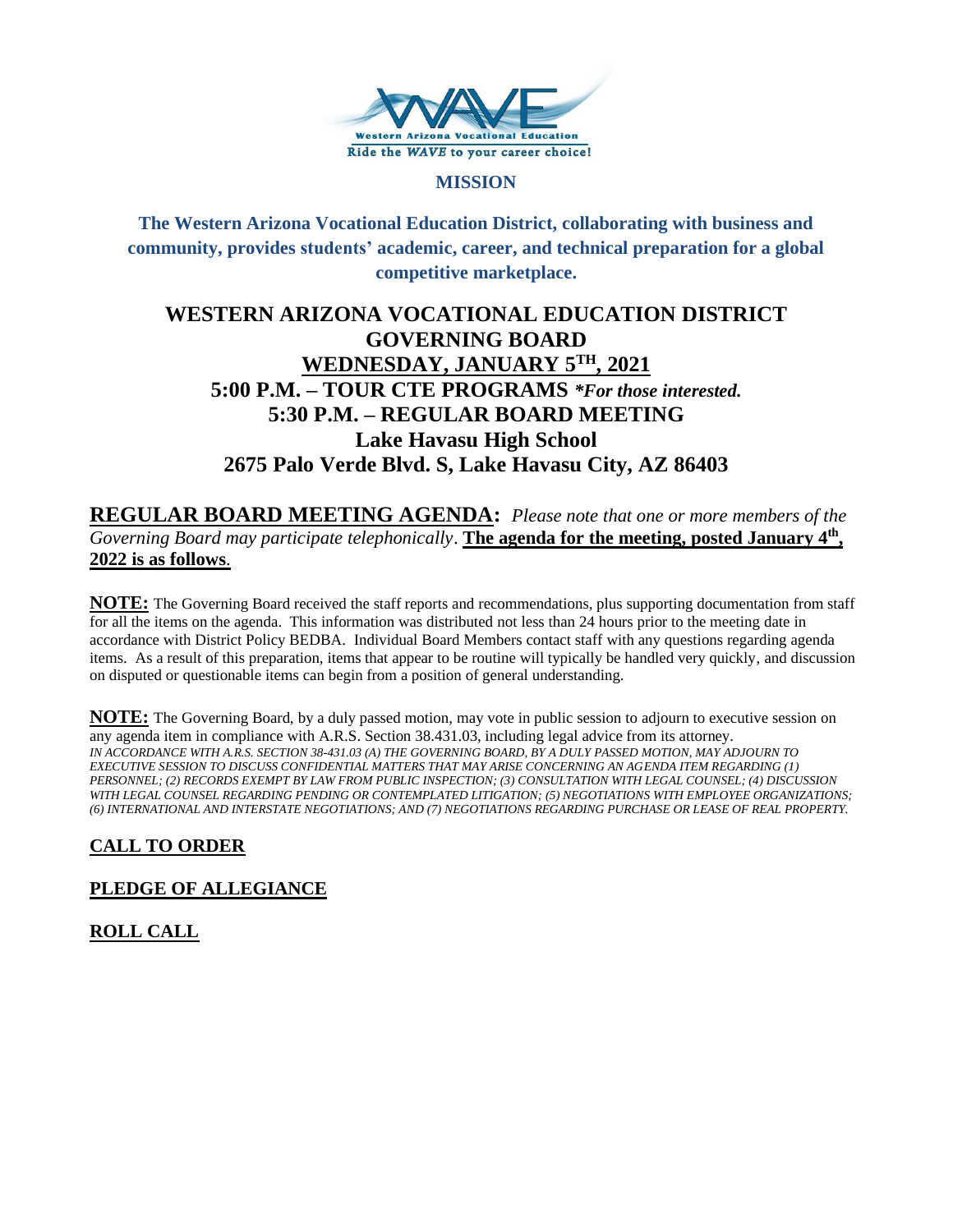## **ORGANIZATIONAL MEETING**

➢ **Motion to proceed with Organizational Meeting.**

### ➢ **Organizational Meeting of the Governing Board**

- a. Election of a Chair for 2022
- b. Election of a Vice-Chair for 2022
- c. Set Meeting Calendar for 2022

### ➢ **Motion to adjourn Organizational Meeting and reconvene Regular Governing Board Meeting.**

### **CALL TO THE PUBLIC**

We will now have open call to the public for citizens wishing to address the Governing Board regarding items on this agenda, or other issues within their jurisdiction. Anyone wishing to address the Board must complete a Request to Address Governing Board Form and give it to the Recording Secretary prior to the start of the meeting. Your comments must be limited to three (3) minutes or less. The Chairman shall be responsible for recognizing speakers, maintaining proper order, and adherence to any time limit set.

The Governing Board shall not hear personal complaints against school personnel or any person connected with the school system unless other procedures provided by the Board for disposition of legitimate complaints involving individuals have been followed.

The Governing Board meeting is subject to the Arizona Open Meeting Law. The Board will not respond to comments or presentations made in the Call to the Public. At the conclusion of the open call to the public, individual members of the Board may respond to criticism made by those who have addressed them, may ask staff to review a matter, or may ask that a matter be put on a future agenda.

### **AGENDA MODIFICATIONS:**

Any items to be moved to another place on the agenda or withdrawn from the agenda completely.

### **WAIVER MOTION:**

Motion to waive the reading in full resolutions presented for adoption at this meeting.

#### **SUPERINTENDENT'S REPORT**

- a) Superintendent Report and Legislative Update (Written)
- b) Recognitions/Presentations WAVE Outstanding Work Award
- c) CTE Director Reports (Written)

### **GOVERNING BOARD MEMBER REPORTS**

### **ITEMS TO BE WITHDRAWN FROM CONSENT AGENDA**

#### **CONSENT AGENDA**

- 1. Approve WAVE District operating expense vouchers and payroll vouchers.
- 2. Discussion and possible action to approve the minutes of the December  $1<sup>st</sup>$ , 2021 Regular Board Meeting.